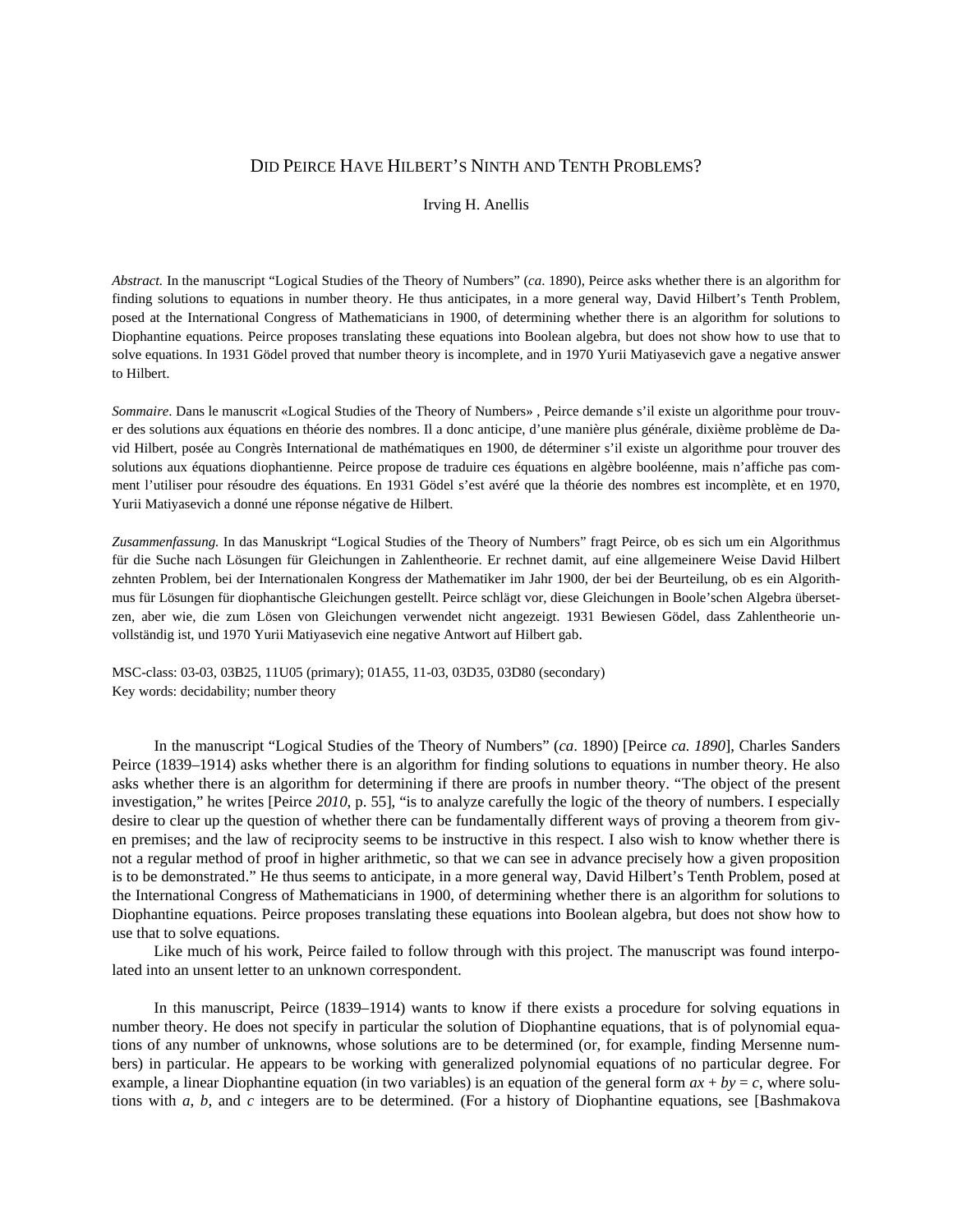*1997*]. This should be supplemented by [Davis *1973*] and [Davis & Hersh *1973*].) The more specific, of in some way general, question being asked is whether there is a procedure for proving a theorem (equation) from its premises (axioms of number theory). The multiplicity of proofs of the Law of Reciprocity, and its increased generalizations, suggests by means of example a clue of finding whether there are procedures for solving equations and, if so, of how, if there is more than one procedure, of selecting from among them.

The first formulation of his questions asks whether there may be different ways of proving equations from given premises, and he suggests that the Law of Reciprocity might offer a hint regarding the answer to this question. The Law of Reciprocity (also known as the Law of Quadratic Reciprocity) was stated by Leonhard Euler (1707– 1783), although he was unable to prove it. (The statement and a sketch of Euler's informal argument is given in a letter to Christian Goldbach (1690–1764) of 28 August 1742 [Euler *1742*]; the letter appears in [Fuss *1843*, I, 143– 153] and [Juš kevič& Winter *1965*]; an English translation of the letter and a formal proof in modern terminology and notation is given in [Edwards *1983*].) Also called the *[aureum theorema](http://mathworld.wolfram.com/AureumTheorema.html)* [\(golden theorem\)](http://mathworld.wolfram.com/GoldenTheorem.html) by Carl (Karl Friedrich) Gauss (1777–1855), it states that: If *p* and *q* are distinct [odd](http://mathworld.wolfram.com/OddNumber.html) [primes,](http://mathworld.wolfram.com/PrimeNumber.html) then the [congruences](http://mathworld.wolfram.com/Congruence.html)

$$
x2 \equiv q \pmod{p}
$$

$$
x2 \equiv p \pmod{q}
$$

are both solvable or both unsolvable unless both *p* and *q* leave the remainder 3 when divided by 4 (in which case one of th[e congruences](http://mathworld.wolfram.com/Congruence.html) is solvable and the other is not). Written symbolically,

$$
\left(\frac{p}{q}\right)\left(\frac{q}{p}\right) = (-1)^{(p-1)(q-1)/4}
$$

where

$$
\frac{p}{q} \equiv \begin{cases} 1, & \text{for } x^2 \equiv p \pmod{q} \text{ solvable for } x \\ -1, & \text{for } x^2 \equiv p \pmod{q} \text{ not solvable for } x \end{cases}
$$

is known as a *[Legendre symbol](http://mathworld.wolfram.com/LegendreSymbol.html)*, from Legendre, who gave the first complete formulation of the Law and expressed it in terms of the Legendre symbol, due to [Adrian Marie Legendre](http://www.maths.tcd.ie/pub/HistMath/People/Legendre/RouseBall/RB_Legendre.html) (1752–1833).

Euler stated the theorem in 1783 without proof (see [Edwards *1988*]). Legendre first set it forth in "Recherches d'analyse indéterminée" [Legendre *1785*] and was the first to publish a proof, in his *Essai sur la théorie des nombres* [Legrendre *1798*], but it was fallacious. (See [Pieper *1997*] and [Weintraub *2009*] on Legrendre's work on the law.) In 1796, Gauss became the first to publish a correct proof ([Gauss *1801*, §41, 141–145; see esp. p. 144; see [Frei *2007*, 180] for the account, for based on Gauss's diary; Gauss's proofs of his "Fundamental Theorem", the Quadratic Reciprocity Law, were presented in sect. 4 of his *Disquisitiones arithmeticae* [Gauss *1801*]. For details of the history of the Law, see [Lemmermeyer *2000*].) The quadratic reciprocity theorem was Gauss's favorite theorem from [number theory,](http://mathworld.wolfram.com/NumberTheory.html) and he devised no fewer than eight different proofs of it over his lifetime. Another proof was added by Ferdinand Gotthold Max Eisenstein (1823–1852) [Eisenstein *1844*]. (For more see [Edwards *1982*, pp. 31– 43] and [Laubenbacher & Pengelley *1994*]). By the mid-1970s, there were several hundred proofs of the Law of Quadratic Reciprocity (see, e.g. [Adams & Goldstein *1976*, 12]. Meanwhile, Ernest Eduard Kummer (1810–1893) [Kummer *1847a*, *1847b*] generalized the law by introducing ideal numbers into the field of complex numbers after his efforts to solve Fermat's Last Theorem led him to recognize that attempts to prove the theorem broke down because the unique factorization of integers did not extend to other rings of complex numbers. He thus attempted to restore the uniqueness of factorization by introducing ideal numbers. Not only has his work been most fundamental in work relating to Fermat's Last Theorem, since all later work was based on it for many years, but the concept of an ideal allowed ring theory, and much of abstract algebra, to develop.

The [genus theorem](http://mathworld.wolfram.com/GenusTheorem.html) states that the [Diophantine equation](http://mathworld.wolfram.com/DiophantineEquation.html)

$$
x^2 + y^2 = p
$$

can be solved for *p* [a prime](http://mathworld.wolfram.com/PrimeNumber.html) [if](http://mathworld.wolfram.com/Iff.html) and only if  $p \equiv 1 \pmod{4}$  or  $p = 2$ .

It was during this period that Peirce was writing definitions for the *Century Dictionary*, and among the definitions for which he was responsible was the Law of Reciprocity. In the *Dictionary*, Peirce defines "quadratic reci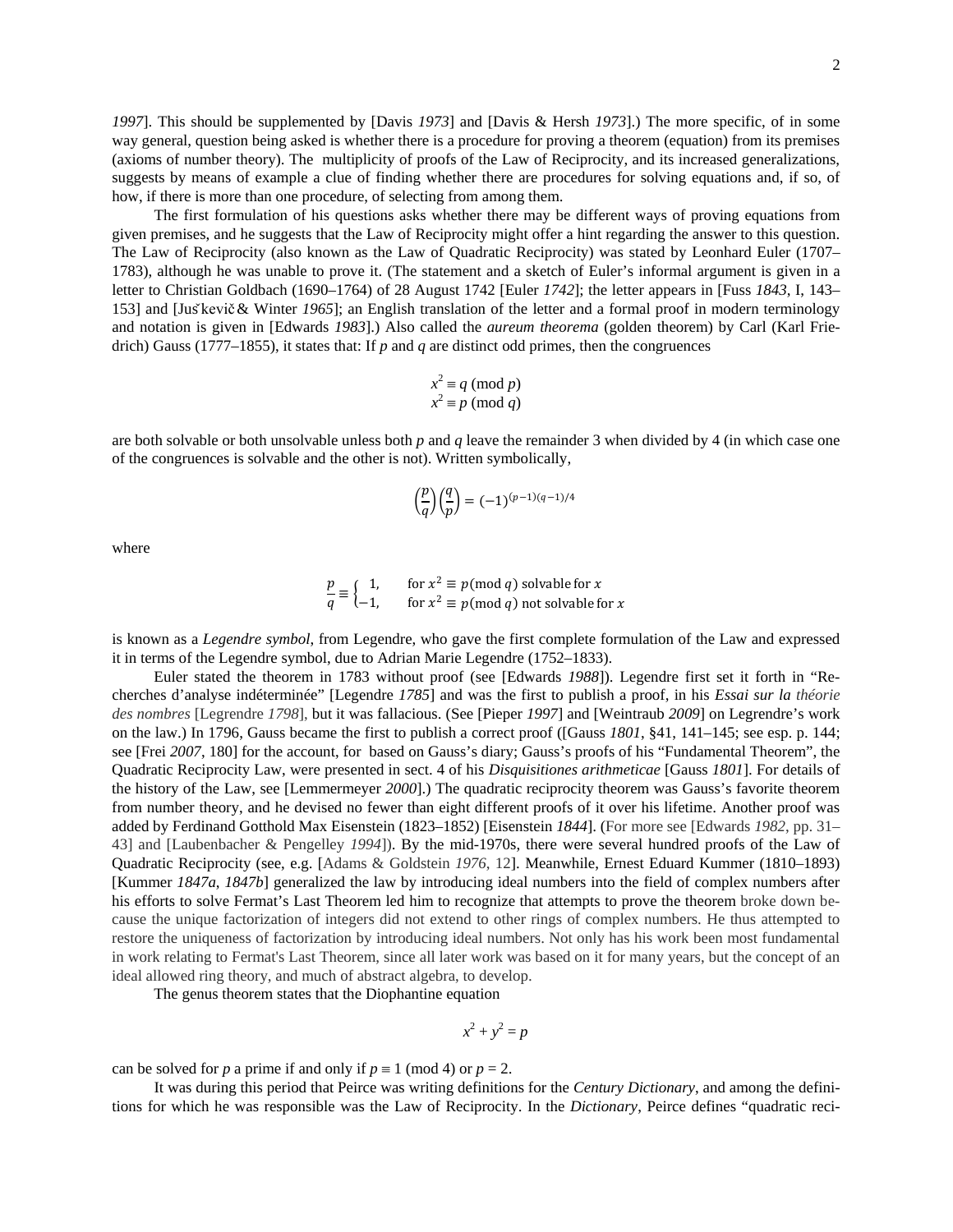procity", as a subentry of "quadratic" as: "the relation between any two prime numbers expressed by the law of reciprocity" [Peirce *1889-1910c*], and refers the reader to the definition of "law", with a subentry on the "law of reciprocity of prime numbers" which reads [Peirce *1889-1910a*]: "the proposition that if *p* and *q* are two prime numbers, then, if *p* is a quadratic residue of *q*, *q* is also a quadratic residue of *p*, unless both leave the remainder 3 when divided by 4, when, if *p* is a quadratic residue of *q*, then *q* is not a quadratic residue of *p*." Although these articles are unsigned, we are are certain that these definitions were among his contributions.<sup>[1](#page-6-0)</sup>

The subject of the multiplicity of proofs of the Law of Quadratic Reciprocity was, as a matter of fact, the subject of discussion during the period when that issue was raised by Peirce. For example, in his review of the new textbook on number, *Die Elemente der Zahlentheorie* [Bachmann *1892*] by Paul Gustav Heinrich Bachmann [\(1837–](http://en.wikipedia.org/wiki/1837) [1920\)](http://en.wikipedia.org/wiki/1920) for the *Bulletin of the New York Mathematical Society*, Jacob William Albert Young (1865–1948) wrote [Young *1894*, 218–220]:

SECTION III. *Quadratic Residues.*—Quadratic residues are defined, Euler's criterion for the possibility of the congruence  $x^n \equiv n \pmod{p}$  is set up, Legendre's symbol is introduced, the congruence  $x^n \equiv \pmod{m}$  is considered for composite moduli of various forms, and then the problem is attacked : "To determine of what moduli a given number *n* is residue (or non-residue)" Restricting consideration first to prime moduli, we ask successively, "Of what odd primes is the numbers,  $-1$ , 2, any other prime q, residue (or non-residue)?" For the first two cases the question is satisfactorily and readily answered, while the third leads to Legendre's *law of reciprocity* of quadratic residues. The consideration of this important theorem is begun by proving the "Gaussian lemma," that  $\left(\frac{n}{n}\right)$  $\left(\frac{n}{p}\right) = (-1)^{\mu}$ , where  $\mu$  is the number of negative numbers in the series of absolutely least residues (mod *p*) of

$$
n, 2n, 3n, \ldots \frac{p-1}{2}n.
$$

Before proceeding to a proof of the law of reciprocity, the author classifies the proofs which have been given into four categories:

*First Category.*—The first proof of Gauss, simplified by Dirichlet, constitutes a category by itself. Of all the proofs ever given, it attacks the problem most directly, and by induction achieves the result through simple conclusions from the idea of a quadratic residue.

*Second Category.*—The proofs of this category are based upon the theory of quadratic forms. To this category belong the second proof of Gauss, those of Kummer, and that of Legendre (incomplete).

*Third Category.*—Proofs directly connected with the division of the circle. They are exemplified by the fourth and the sixth proof of Gauss.

*Fourth Category.*—Proofs based on the Gaussian lemma. Examples, the third and the fifth proof of Gauss.

As the first category is treated in full in Dedekind-Dirichlet's text-book, and as the second and the third category are not elementary, they are (with one exception in the second category to be noticed later) excluded from detailed consideration.

Of the fourth category, the proof of the pastor Zeiler is given.\* This proof, though simple and elegant, has not before, as far as the reviewer knows, been presented in a textbook on the theory of nurnbers.† There follow Jacobi's generalization of Legendre's symbol and the generalized law of reciprocity, Eisenstein's algorithm for the determination by  $\left(\frac{m}{n}\right)$ , *m* and *n* being any two relatively prime integers of which at least one is positive, while with Schering'' and Kronecker's generalization of the Gaussian lemma and, based on it, Schering's proof of the generalized law of reciprocity, and Kronecker's representation of the symbol  $\left(\frac{Q}{p}\right)$  $\frac{P}{P}$ ), (Q) and *P* being any two positive, odd, relatively prime integers) as the sign of certainproducts and the consequent simplification of Gauss' third proof, and as an application of Kronecker's representation another proof by Kronecker of the law of reciprocity, bring us into the field of the most recent researches in this subject.

 $\overline{\phantom{a}}$  , and the contribution of the contribution of the contribution of the contribution of the contribution of the contribution of the contribution of the contribution of the contribution of the contribution of the

<sup>\*</sup> *Berl. Montasber.* 1872.

<sup>†</sup> It may be of interest to give in this connection a list of the proofs presented in various text-books: *Tschebyscheff,* Gauss III.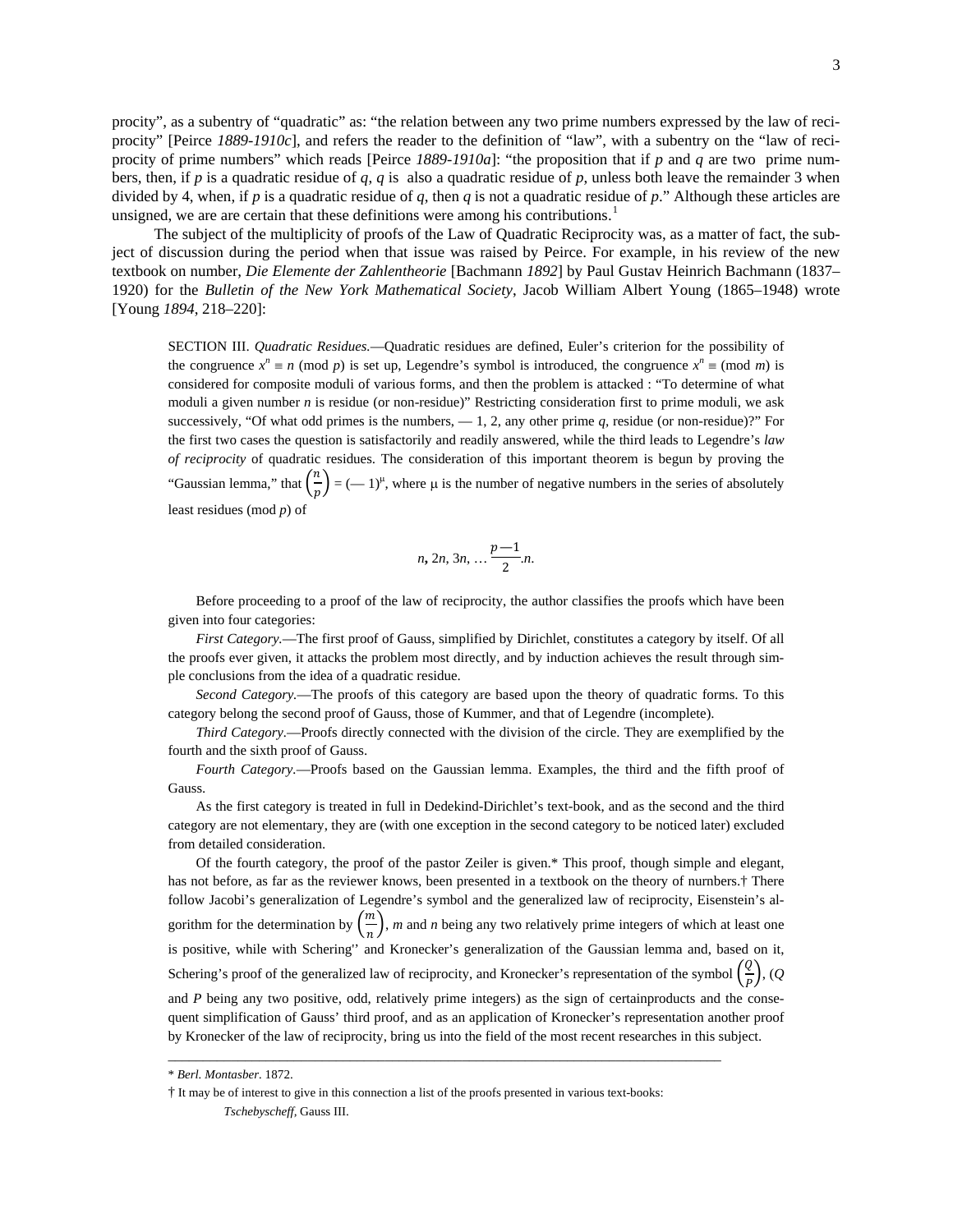*Dedekind-Dirichlet,* Gauss I, III, IV. *Serret* (*Alg. Sup.*), Gauss III.  $Bachmann (Kreistheilung),$ Gauss VI, Eisenstein (Crelle 27). Liouville, Eisenstein (Crelle 29). Gauss IV (sketch). *Wertheim,* Gauss V, Eisenstein (*Crelle* 28). *Mathews,* Gauss I, III, Eisenstein (*Crelle* 27, in part).

Peirce was a member of the mathematical society and there is no reason to think that he did not read these lines. What remains problematic are: (a) whether he may have written about the multiplicity of proofs of the Law before or after reading Young's remarks; and (b) whether, regardless of when, or even if, he read Young's remarks, he was not already aware of the multiplicity of proofs, and, (c), if so, he considered it in some respect to be a difficulty. These issues are problematic to the extent that the manuscript "Logical Studies of Number Theory" [Peirce *ca. 1890*] is dated only approximately, the best current approximation being *circa* 1890, primarily because the characteristics of the paper on which the manuscript was written was used by Peirce largely, if not entirely, in 1890. What we do know from the archival evidence is that the manuscript "Logical Studies of the Theory of Numbers" [Peirce *ca. 1890*] was extracted from an undated letter too an unknown correspondent, that the datation of *ca*. 1890 officially assigned by the Peirce Edition Project is only approximate, but that Peirce apparently was also reading Moritz Benedikt Cantor's (1829–1920) history of mathematics at about that time. In fact, of course the second volume of the first edition of Cantor's *Vorlesungen über Geschichte der Mathematik* first appeared in print in 1892, and it is there [Cantor *1892*, 772–773], and in turn referencing Charles Henry (1859–1926) [Henry *1879*] and Paul Tannery (1843–1904) [Tannery *1883*], that Fermat's Last Theorem is discussed, in connection with Fermat's study of Diophantos of Alexandria (*ca*. 200–*ca*. 284). Thus, we can at most assume, with respect to the chronological reference for Peirce's composition of his manuscript, that it was composed some time very early in the decade of the 1890s, and is more likely, then, to have been inspired by a reading of Cantor's remarks on Fermat's Last Theorem than by the questions posed by David Hilbert (1862–1943) at the International Congress of Mathematicians in Paris in July 1900, which did not appear in print until 1901 and in English until the middle of 1902.

The history of the Law of Reciprocity and of the multiple proofs of it given by Gauss led Peirce to the next formulation of his question: "whether there is not a regular method of proof in the higher arithmetic", i.e. number theory, "so that we can see in advance precisely how a given proposition is to be demonstrated." Thus, Peirce seems to be asking whether there is an algorithm for determining whether (and if so, how) to determine for any given Diophantine equation, whether that equation has a solution in the integers.

Diophantine equations are generalizations of the Pythagorean formula, and have the form

$$
a^n + b^n = c^n
$$

where *a*, *b*, *c*, and *n* are all integers. Pierre de Fermat (1601–1665), in the margin of his copy of the *Arithmetica* of Diophantos of Alexandria (*ca*. 200–*ca*. 280 A.D.), wrote against this that he had a proof that there are no integers for *n* greater than 2 such that there is a solution in the positive integers to the Diophantine equation. Thus Fermat (at [Diophantus *1621*, 85, problem II.8]: "Cubum autem in duos cubos, aut quadrato-quadratum in duos quadratoquadratos, et generaliter nullam in infinitum ultra quadratum potestatem in duos eiusdem nominis fas est dividere cuius rei demonstrationem mirabilem sane detexi. Hanc marginis exiguitas non caperet."<sup>2</sup> This has come down to us as Fermat's Last Theorem. Whereas the result had been proven over the nearly 350 years since Fermat stated his theorem for specific values of *n*, it was not until Andrew Wiles (b. 1953), with the aid of Richard Taylor (b. 1962) for a special recalcitrant case involving Hecke algebras [Taylor & Wiles *1995*], gave his proof that a result, known as the Taniyama-Shimura (and sometimes the Taniyama-Shimura-Weil) Conjecture, which was known to imply Fermat's Last Theorem, has there been a proof of the general theorem [Wiles *1995*]. (For a sketch accessible to mathematicians who are not necessarily algebraic number theorists, see [Faltings *1995*].) The proof involves results in number theory, in particular algebraic number theory, and especially the theory of elliptical functions, that were only developed over the course of those three hundred fifty years since Fermat, many of those only in the twentieth century, and almost all of them by mathematicians working at attempts to prove Fermat's theorem.

The Law of Quadratic Reciprocity, like Fermat's Last Theorem, is Diophantine. Moreover, the concepts involved contribute to our consideration of various Diophantine equations. In particular, we can use the Law of Quadratic Reciprocity to determine for specific Diophantine equations which are and which are not solvable (see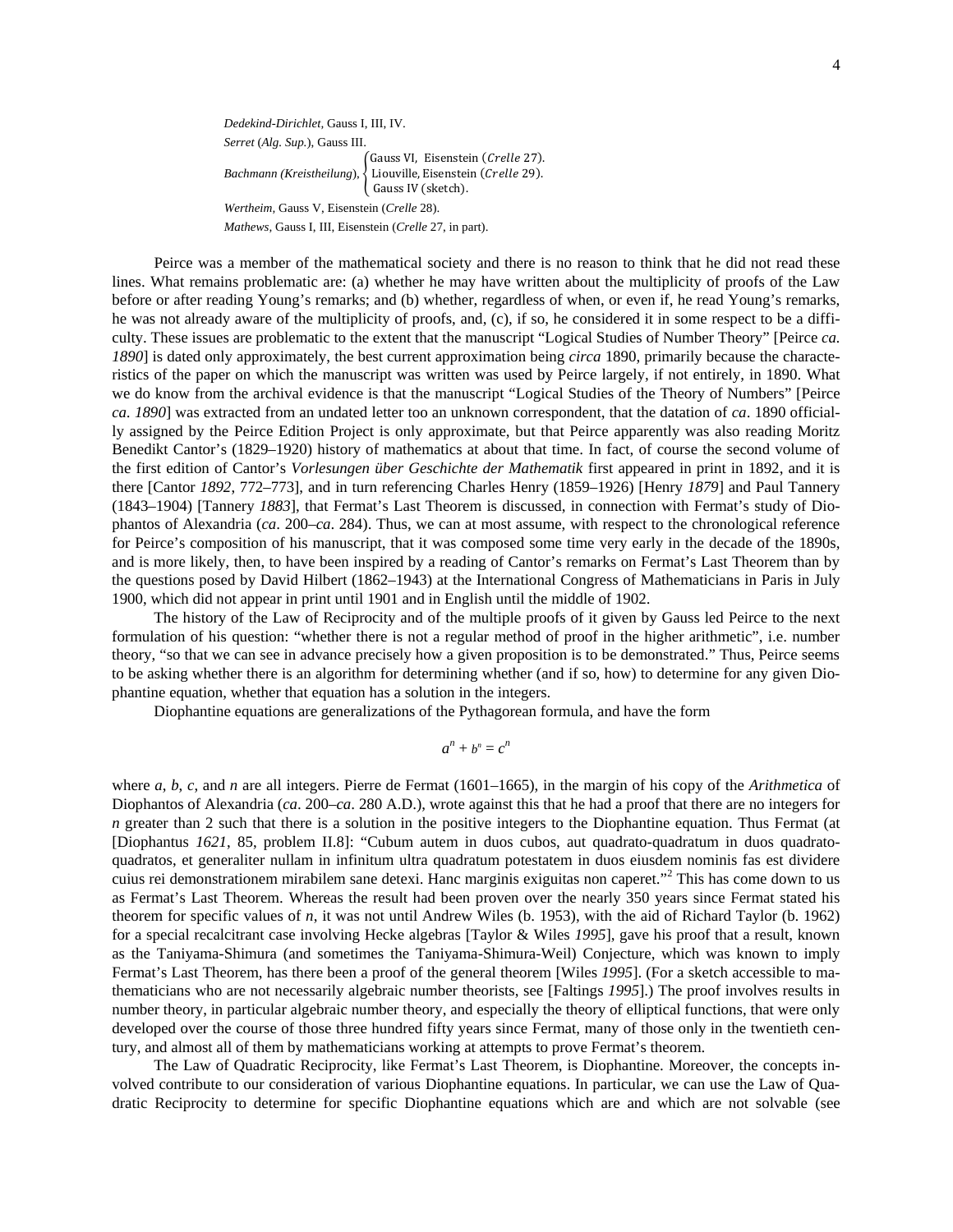[Adams & Goldstein *1976*, 132–135] for examples and proofs).

In 1900 at the International Congress of Mathematicians in Paris, David Hilbert listed twenty-three unsolved problems, and set the goal for twentieth-century mathematicians of solving these problems. The Ninth Problem directly concerns the Law of Reciprocity [Hilbert *1901*]:

#### **9. Beweis des allgemeinsten Reziprozitätsgesetzes im beliebigen Zahlkörper**

*Für einen beliebigen Zahlkörper soll das Reciprocitätsgesetz der l-ten Potenzreste bewiesen werden,* wenn l eine ungerade Primzahl bedeutet und ferner, wenn l eine Potenz von 2 oder eine Potenz einer ungeraden Primzahl ist. Die Aufstellung des Gesetzes, wie die wesentlichen Hülfsmittel zum Beweise desselben werden sich, wie ich glaube, ergeben, wenn man die von mir entwickelte Theorie des Körpers der l ten Einheitswurzeln {Bericht der Deutschen Mathematiker-Vereinigung über die Theorie der algebraischen Zahlkörper, Bd. IV, 1897. Fünfter Teil} und meine Theorie {Mathematische Annalen, Bd. 51 und Nachrichten der K. Ges. d. Wiss. zu Göttingen 1898} des relativ-quadratischen Körpers in gehöriger Weise verallgemeinert.

#### **9. Proof of the most general law of reciprocity in any number field**

*For any field of numbers the law of reciprocity is to be proved for the residues of the l-th power,* when *l* denotes an odd prime, and further when *l* is a power of 2 or a power of an odd prime. The law, as well as the means essential to its proof, will, I believe, result by suitably generalizing the theory of the field of the *l*-th roots of unity, [Hilbert *1897*] developed by me, and my theory of relative quadratic

fields [Hilbert *1899*].

It is mathematically equivalent to Peirce's expectation that the Law of Quadratic Reciprocity, having multiple proofs, can be generalized as applicable to any pair of primes.

The problem was partially solved by Emil Artin (1889–1962) by establishing the Artin reciprocity law which deals with abelian extensions of algebraic number fields [Artin *1927*]. Additional contributions were made by Igor Rostislavovich Shafarevich (b. 1923), who provided the widest generalization of Reciprocity to date [Shafarevich *1950*].

Hilbert's Tenth Problem asks [Hilbert *1901*]:

**10. Entscheidung der Lösbarkeit einer diophantischen Gleichung**. Eine diophantische Gleichung mit irgendwelchen Unbekannten und mit ganzen rationalen Zahlkoefficienten sei vorgelegt: *man soll ein Verfahren angeben, nach welchen sich mittels einer endlichen Anzahl von Operationen entscheiden lässt, ob die Gleichung in ganzen rationalen Zahlen lösbar ist.*

## **10. Determination of the solvability of a diophantine equation**

Given a diophantine equation with any number of unknown quantities and with rational integral numerical coefficients: *to devise a process according to which it can be determined by a finite number of operations whether the equation is solvable in rational integers.*

and is mathematically equivalent, in its core and essence, to Peirce's more general question, of whether there exists an algorithm for finding a solution for every Diophantine.

In 1931 [Gödel *1931*] Kurt Friedrich Gödel (1906–1978) arrived at his incompleteness theorems, and proved (1) that there are sentences of number theory that are true but unprovable within the axiom system in which they occur. He also proved (2) that any such consistent axiomatic system cannot prove its own consistency. This means that there are formally undecidable sentences of number theory. As examples of these Gödel explicitly mentioned three number-theoretic results, namely: Fermat's Last Theorem; the Goldbach Conjecture, proposed by Christian Goldbach (1690–1764) in a letter to Leonhard Euler of June 7, 1742, in which Goldbach states that "at least it seems that every number that is greater than 2 is the [sum](http://mathworld.wolfram.com/Sum.html) of three [primes](http://mathworld.wolfram.com/PrimeNumber.html) [Goldbach *1742*; Dickson *1919-23*, I, 421]; and the Riemann Hypothesis, proposed by Georg Friedrich Bernhard Riemann (1826–1866) [Riemann *1859*], according to which the nontrivial Riemann [zeta function zeros,](http://mathworld.wolfram.com/RiemannZetaFunctionZeros.html) i.e., the values of *s* other than  $-2$ ,  $-4$ ,  $-6$ , ... such that  $\zeta(s) = 0$ (where  $\zeta(s)$  is the [Riemann zeta function\)](http://mathworld.wolfram.com/RiemannZetaFunction.html) all lie on the ["critical line"](http://mathworld.wolfram.com/CriticalLine.html)  $\sigma = \mathcal{R}[s] = \frac{1}{2}$  (where  $\mathcal{R}[s]$  denotes the [real part](http://mathworld.wolfram.com/RealPart.html) of *s*). A more general statement known as the [Generalized Riemann hypothesis](http://mathworld.wolfram.com/GeneralizedRiemannHypothesis.html) conjectures that neither the [Riemann](http://mathworld.wolfram.com/RiemannZetaFunction.html)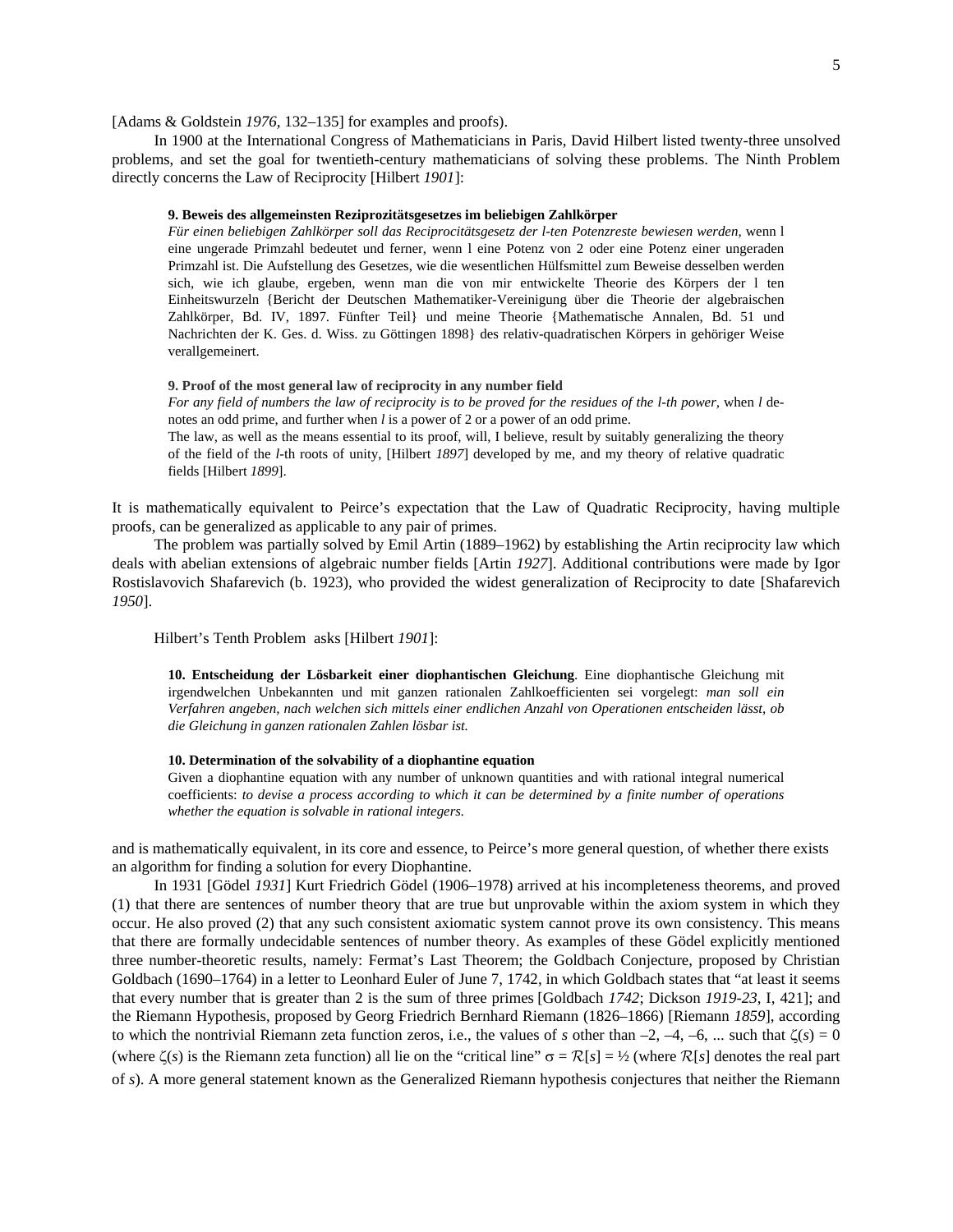zeta function nor any [Dirichlet](http://mathworld.wolfram.com/DirichletL-Series.html) *L*-series has a zero with [real part](http://mathworld.wolfram.com/RealPart.html) larger than ½. As yet, examples pile up for specific cases, but no definitive proof of either of these two results in their most general formulations has been obtained.

Peirce for his part followed up the first formulation of his question regarding number theory, which was mathematically equivalent to asking for a generaliziation of the Law of Quadratic Reciprocity, and whether there is an algorithm for dealing with equations involving quadratic residues, with a more general formulation, to ask if there is a "regular method of proof in the higher arithmetic, so that we can see in advance precisely how a given proposition is t be demonstrated."

On the presupposition that this is a reference back to Diophantine equations specifically, this is mathematically equivalent to Hilbert's Tenth Problem, asking whether there exists an algorithm for solving Diophantine equations in the positive integers. Although Peirce does not explicitly give an answer to this question, he proposes a method of translating number-theoretic equations into the language of the algebra of relatives. Whether recommendation of this procedure indicates on Peirce's part a belief that the answer to the question of the existence of an algorithm for deciding the solvability of Diophantine equations, is problematic. We clearly cannot read Peirce's mind, in particular since there is no explicit answer in the manuscript beyond an illustration of how to rewrite numbertheoretic equations algebraically. Moreover, the manuscript does not offer instructions, or even a hint, of how, once a translation has been completed, the equations would be handled. It would also, therefore sheer speculation to conclude to that Peirce did not undertake, let alone complete, this task undertaken in this manuscript because he anticipated that the answer to the question would, as Yurii Vladimirovich Matiyasevich (b. 1947) [Matiyasevich *1970*] proved nearly eighty years later, turn out to be negative.

Elsewhere, there is material that tends towards a preliminary conjecture that Peirce held that the "logicization" of number theory would provide an algorithm for proving all true sentences of number theory. In the manuscript "Axioms of Number" [Peirce *1880/81*] and the closely related "The Axioms of Number" [Peirce *ca.1881?*], 3 Peirce provided fifteen axioms (or assumptions) of arithmetic which provide a definition of "positive, discrete number" and from which, Peirce thought, every proposition of the theory of numbers may be deduced by formal logic, along with definitions of "addition" and "multiplication." In related manuscripts, in particular the "Numerical Equations" [Peirce *n.d.*], Peirce is concerned with the method of getting all the roots when their moduli are all different, and in "Analysis of some Demonstrations concerning definite Positive Integers" [Peirce *1905-6*], in which Peirce offers his existential graphs as a means of analyzing arguments of logic, and on the versos of some pages are contained notes for definitions for the *Century Dictionary*, there is a hint that Peirce was considering logic as a means of providing an algorithm for the solution of Diophantine equations.

The "Logical Studies of Number Theory" manuscript can be seen (as [Houser *2010*, xliii, n. 29] suggests) as a continuation of other writings of Peirce on number theory, in particular in his efforts, in "On the Logic of Number" [Peirce *1881a*] of 1881, which has been shown [Shields *1981*; *1997*] to be equivalent to the axiom systems for number theory of Julius Wilhelm Richard Dedekind (1831–1916) in [Dedekind *1888*] *Was sind und was sollen die Zahlen* and Giuseppe Peano (1858–1932) in [Peano *1889*] *Arithmetices principia, nova methodo exposita*; <sup>4</sup> in the manuscript "Fundamental Properties of Number" of 5 January 1886 [Peirce *1886*] in which the natural numbers are informally defined as the linear sequence of positive integers, built up by a successor operator and between which an inclusion relation either of more than and less than hold, according to which, if *n* has a property *P*, then  $n + 1$  has property *P* if *n* is included in *n* + 1; and in the fragmentary manuscripts "Number" [Peirce *ca. 1887a*] and "Logic of Number" [Peirce *ca. 1887b*] of 1887, in which Peirce undertakes alternative axiomatizations of basic arithmetic, in his efforts to develop arithmetic within his algebraic logic.

There is a shift in Peirce's approach between these previous writings and the work in "Logical Studies of Number Theory", however. Although Peirce looks to algebraic logic formulating for the expressions of arithmetic equations, Peirce is now concerned to answer the proof-theoretic question, namely, attempting to determine whether the algebraic logic offers an algorithm for solving arithmetic equations, rather than merely a developing algebraic logic as a pasigraphy for writing out the equations and deriving them, one from the other. In short, Peirce now appears to be concerned now with using algebraic logic to develop an algorithm for numerical solutions for equations of higher arithmetic, rather than as an exercise in studying the logical structure of arithmetic equations. It may be that Peirce was stimulated in this new approach by the work he was doing for the *Century Dictionary*, and in particular for his work on the definition of "number" for the *Dictionary*.

There are two historically interesting and important anticipations which "Logical Studies of Number Theory" suggests, beyond that relating specifically to Hilbert's Ninth Problem, then: (1) the Tenth Problem, of whether there exists an algorithm for the solution in the positive integers of Diophantine equations; and (2) the concept of encoding the syntax of one theory in the language of another theory. The second procedure, of encoding, was developed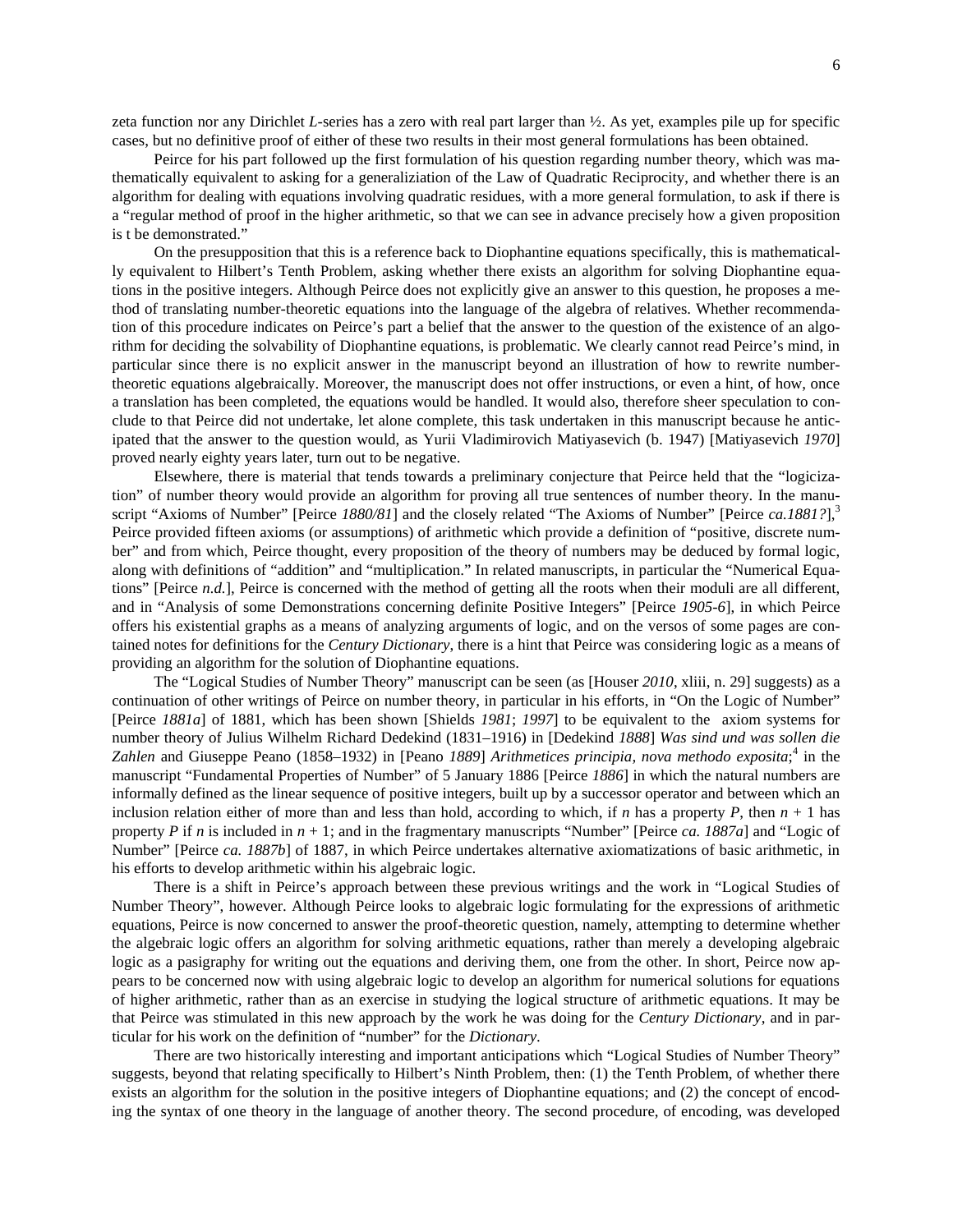by Gödel for his proof of the incompleteness of arithmetic. The gödelnumbers, as we know, of course, coded logical propositions of first-order logic number-theoretically, whereas Peirce's proposal for developing, or at least searching for, an algorithm for solving number-theoretic equations went in the direction of encoding number theoretic equations in the language of Boole's calculus—the only mathematical logic then available.

If our interpretation of what Peirce was hoping to accomplish in "Logical Studies of Number Theory", then he must be understood as anticipating an affirmative answer to what we now know as Hilbert's Tenth Problem. But we also know that in 1931 Gödel proved the incompleteness of arithmetic, and in particular of any axiomatic system capable of adequately formalizing number theory; and in 1970 Yurii Matiyasevich proved [Matiyasevich *1970*] that the answer to Hilbert's tenth problem is negative. It would be sheer speculation to suppose that Peirce failed to work through the details of the method he had begun to prepare to sketch because, at some point, he suspected, or even realized, that number theory is incomplete, or that there is no algorithm for solving all equations of number theory. What can, however, be said, is that Peirce inadvertently defined much of the work of mathematical logic of the twentieth century, and anticipated, if not the answers, then certainly the questions, that directed the work in mathematical logic of the twentieth century. But we still have to be careful here, even in our use of "inadvertently", since the pivotal manuscript remained unpublished, and, so far as the history of logic is concerned, it was not Hilbert, in his Congress talk and in his publications and foundational disputes, and not Peirce, who established the goals for the direction of mathematical logic in the twentieth century.

Looking closely at Hilbert's Tenth Problem, we see that it is concerned with the question of whether there exists an algorithm that will decide, in a finite number of steps, whether an arbitrary Diophantine equation has solutions, and, if so, how many roots (solutions) the equation has. In 1960, Martin David Davis (b. 1928), Hilary Whitehall Putnam (b. 1926), and Julia Bowman Robinson (1919–1985) proved [Davis, Putnam, & Robinson *1961*], in arguments combining logic and number theory, and the following year published, their conjecture on the basis of which it is to be concluded that no such algorithm can exist. Their colleague Yuri Vladimirovich Matiyasevich (b. 1947) definitively proved that the existence of such an algorithm is impossible, demonstrating that the Davis-Putnam-Robinson Conjecture is true [Matiyasevich *1970*]. (An account of the tenth problem and its solution was given by Matiyasevich [Matiyasevich *1993a*], as well as in English translation [Matiyasevich *1993b*]. Davis, Matiyasevich and Robinson also examined the significance of this result [Davis, Matiyasevich, & Robinson *1971*]. See also [Adams & Goldstein *1976*, 191*n*.] and [Grosswald *1984*, 257]. For nontechnical expositions, see [Davis *1973*].) He did so by recursively defining the Fibonacci sequence  $a_0 = a_1 = 1$ ,  $a_n = a_{n-1} + a_{n-2}$ . The short answer is that we know that Gödel's incompleteness theorem is correct, that formal axiomatic system adequate for number theory can prove ever true statement of number theory.

We are still left with the historiographical questions of whether Peirce really was suggesting in "Logical Studies of Number Theory" that, in translating number theory into the language of formal logic, it might be possible to find such an algorithm or set of algorithms; and whether his failure to pursue the matter further arose because of a recognition, or at least an intuition, that perhaps there in fact is no such algorithm. What I suggest is that, at the minimum, Peirce did have Hilbert's ninth and tenth problem. And, assuming that the dating of the manuscript is correct, he was at work on the problems almost a decade before they were posed by Hilbert.

*Acknowledgements.* This work was made possible by the cooperation and support of the members of the Peirce Edition Project, and in particular Nathan Houser for calling my attention to Peirce's manuscript "Logical Studies of Number Theory" and for providing the impetus to pursue the issues raised by the manuscript, and Cornelis De Waal and André De Tienne for providing relevant documents and supporting the investigations of this and related manuscripts.

## **Notes**

<span id="page-6-0"></span><sup>1</sup> A list of the definitions which Peirce contributed to the *Century Dictionary* is availabe at: http://www.pep.éuqam.ca/ [listesdesmots.pep.](http://www.pep.éuqam.ca/%20listesdesmots.pep) The Universite de Montréal à Québec's Projet d'édition Peirce (UQÀM) is selecting and preparing Peirce's contributions to the *Century Dictionary* as vol. 7 of the *Writings of Charles S. Peirce: A Chronological Edition*. Another list, prepared by the Institute for Studies in Pragmatism, "Peirce's *Century Dictionary* Definitions", available at [http://www.prag](http://www.prag-maticism.net/century.htm)[maticism.net/century.htm,](http://www.prag-maticism.net/century.htm) is based on [Ketner *1977*].<br><sup>2</sup> Quoted, [Dickson *1919-23*, II, 731], [Nagell *1951*, 252]; English translation on at [Ore *1988*, 204]: "It is impossible to

write a cube as the sum of two cubes, a fourth power as the sum of two fourth powers and in general any power beyond the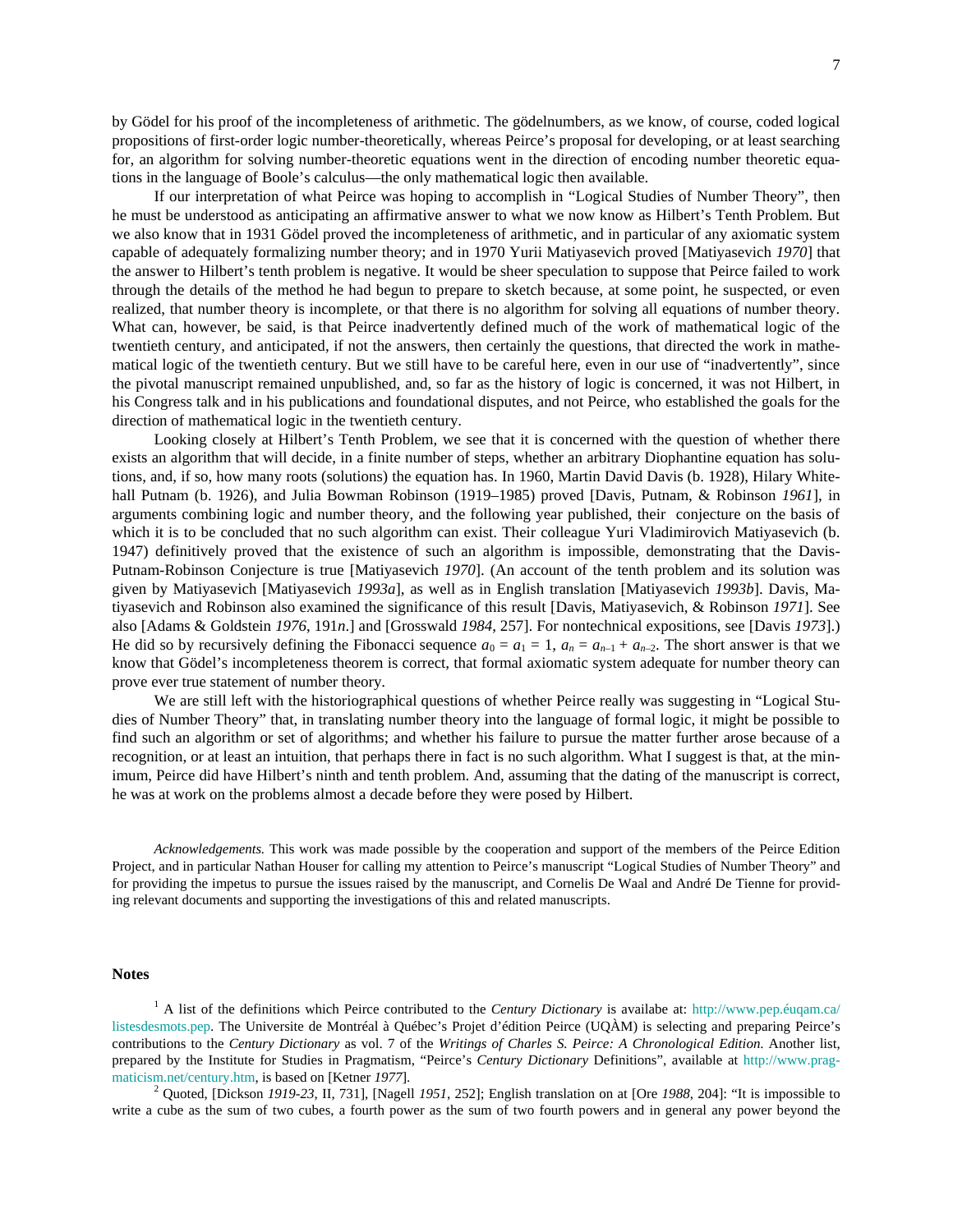second as the sum of two similar powers. For this I have discovered a truly wonderful proof, but the margin is too small to contain it."

<sup>3</sup> The axioms provided in [Peirce 1880/81] are nearly identical to those which Peirce gave in his marginalia to [Peirce *1881*] and manuscripts, as described in [Ketner *1977*] No. 393 [Peirce *1881a*], untitled, and No. 394 "Continuous, simple quantity" [Peirce *1881c*]. For a detailed comparative description between [Peirce *1880/81*] and [Peirce *1881b*, *1881c*], see [Peirce *1989*], 575–576. These are the more salient manuscripts on number theory and the logic of number on which Peirce was working prior to turning to in "Logical Studies of Number Theory" [Peirce *ca*. *1890*] to the problem of finding an algorithm for solving diophantine equations and which (see [Houser *2010*, xliii, *n*. 28]). <sup>4</sup> The similarities between Peirce's [*1881a*] and Dedekind's [*1888*] axiomatic systems sufficed to precipitate a charge of

plagiarism by Peirce against Dedekind; see [Gana *1985*].

### **References**

l

ADAMS, William Wells, & Larry Joel GOLDSTEIN. 1976. *Introduction to Number Theory* (Englewood Cliffs, N.J.: Prentice-Hall).

ARTIN, Emil. 1927. "Beweis des allgemeinen Reziprozitätsgesetzes", Abhandlungen aus dem Mathematischen Seminar der *Universität* **5** (1927), 353–363.

BACHMANN, Paul. 1892. *Die Elemente der Zahlentheorie* (Leipzig: B. G. Teubner).

- BASHMAKOVA, Izabella Grigorevna. 1997. *[Diophantus and Diophantine Equations](http://www.amazon.com/exec/obidos/ASIN/0883855267/ref=nosim/weisstein-20)* (Washington, DC: Mathematical Association of America).
- CANTOR, Moritz Benedikt 1892. *Vorlesungen über Geschichte der Mathematik*, Bd. II: *Vom Jahre 1200 bis zum Jahre 1668* (Leipzig: B. G. Teubner).

DAVIS, Martin. 1973. "Hilbert's Tenth Problem is Unsolvable", *American Mathematical Monthly* **80**, 233–269.

DAVIS, Martin, & Reuben HERSH. 1973. "Hilbert's 10th Problem", *Scientific American* **229** (November), 84–91.

- DAVIS, Martin David, Yurii Vladimirivich MATIYASEVICH, & Julia Bowman ROBINSON. 1971. "Hilbert's Tenth Problem. Diophantine Equations: Positive Aspects of the Negative Solution", in Felix E. Browder (ed.), *Mathematical Developments Arising from Hilbert Problems* (Providence, R. I.: American Mathematical Society, 1974), 323–378; reprinted: (Solomon Feferman, ed.), *The Collected Works of Julia Robinson* (Providence, R.I: American Mathematical *Society, 1996*), 269–324.
- DAVIS, Martin, Hilary PUTNAM, & Julia B. ROBINSON. 1961. "The Decision Problem for Exponential Diophantine Equations", *Annals of Mathematics* (2) **74**, 425–436.

DEDEKIND, Richard. 1888. *Was sind und was sollen die Zahlen?* (Braunschweig: Vieweg).

- DICKSON, Leonard Eugene. 1919-23. *[History of the Theory of Numbers,](http://www.amazon.com/exec/obidos/ASIN/0486442322/ref=nosim/weisstein-20)* 3 vols. (Washington: Carnegie Institution of Washington; New York: Chelsea Publishing Co., 1966; Mineola, N.Y.: Dover Publications, 2005).
	- \_\_\_\_\_\_\_\_\_\_. 1919-23b. *History of the Theory of Numbers. Vol. II: Diophantine Analysis* (Washington: Carnegie Institution of Washington; New York: Chelsea Publishing Co., 1966; Mineola, N.Y.: Dover Publications, 2005), 545–550, 615– 621, 731–776.
- DIOPHANTUS of Alexandria. 1621. (Claude Gaspard Bachet de Méziriac, trans., with commentary), *Diophanti Alexandrini Arithmeticorum, libiri sex* (Paris: Sebastiani Cramoisy, 1621; Tolouse, 1670, with notes by Pierre de Fermat).
- EDWARDS, Harold M. 1975. "The Background of Kummer's Proof of Fermat's Last Theorem for Regular Primes", *Archive for History of the Exact Sciences* **1**, 219–236.
	- \_\_\_\_\_\_\_\_\_. 1982. "Kummer, Eisenstein, and Higher Reciprocity Laws", in Neal Koblitz, (ed.), *Number Theory Related to Fermat's Last Theorem, Proceedings of the Conference sponsored by the Vaughn Foundation, Cambridge, Massachusetts, 1981* (Boston, Mass.: Birkhäuser).
- \_\_\_\_\_\_\_\_\_\_. 1983. "Euler and Quadratic Reciprocity", *Mathematics Magazine* 56, No. 5 (Nov.), 285–291.
- EISENSTEIN, Ferdinand Gotthold. 1844. "Beweis des Reciprocitätssatzes für die cubischen Reste in der Theorie der aus dritten Würzeln der Einheit zusammengesetzten complexen Zahlen", *Journal für die reine und angewandte Mathematik* **27**, 289–310.
- EULER, Leonhard. 1742. Letter to Christian Goldbach, 28 August 1742; published: [Fuss *1845*], I, 144–153; available online at: [http://math.dartmouth.edu/~euler/correspondence/letters/OO0768.pdf.](http://math.dartmouth.edu/~euler/correspondence/letters/OO0768.pdf)
- FALTINGS, Gerd. 1995. "The Proof of Fermat's Last Theorem by R. Taylor and A. Wiles", *Notices of the American Mathematical Society* **42** (7) (July), 743–746[; http://www.ams.org/notices/199507/faltings.pdf.](http://www.ams.org/notices/199507/faltings.pdf)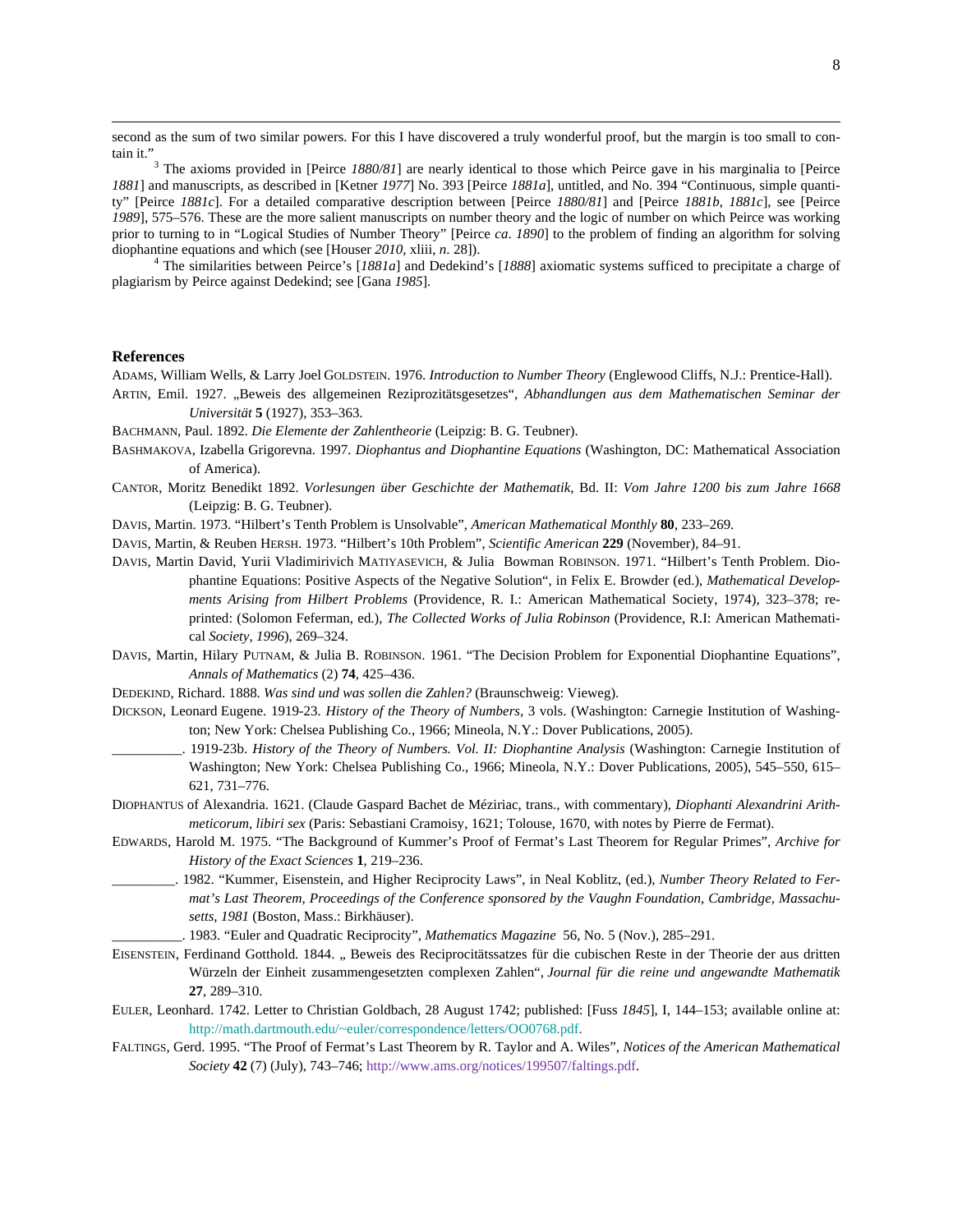- FREI, Günther. 2007. "The Unpublished Section Eight: On the Way to Function Fields over a Finite Field", in Catherine Goldstein, Norbert Schappacher, & Joachim Schwermer (eds.), *The Shaping of Arithmetic: After C. F. Gauss's Disquisitiones Arithmeticae* (Berlin/Heidelberg/New York: Springer-Verlag), 159–197.
- FUSS, Paul-Heinrich. 1845. (hsg.), *Correspondance mathé [matique et physique de quelques célèbres géomètres du XVIIIeme](http://www.worldcat.org/oclc/2218399&referer=brief_results)  siècle, précédée [d'une notice sur les travaux de Léonard Euler, tant imprimés qu'inédits et publiée sous les auspi](http://www.worldcat.org/oclc/2218399&referer=brief_results) c[es de l'Académie impériale des sciences de Saint](http://www.worldcat.org/oclc/2218399&referer=brief_results) -Pétersbourg* (Saint-Petersburg: Impr. de l'Académie impériale des sciences; reprinted: New York: Johnson Reprint Corp., 1968), 2 vols.; available online at: [http://math.dart](http://math.dart-mouth.edu/~euler/correspondence/)[mouth.edu/~euler/correspondence/.](http://math.dart-mouth.edu/~euler/correspondence/)
- GANA, Francesco. 1985. "Peirce e Dedekind: la definizione di insiemi finito", *Historia Mathematica* **12**, 203–218.
- GAUSS, Carl Friedrich. 1801. *Disquisitiones arithmeticae* (Leipzig: Gerhard Fleischer); English translation by Arthur A. Clarke, S.J.: (New Haven/London: Yale University Press, 1966).
- GÖDEL, Kurt. 1931. "Über die formal unentscheidbare Sätze der Principia mathematica und verwandter Systeme, I", *Monatshefte für Mathematik und Physik* **38**, 173–198; English translation by Stefan Bauer-Mengelberg as "On Formally Undecidable Propositions of *Principia Mathematica* and Related Systems, I", in Jean van Heijenoort (ed.), *From Frege to Gödel: A Source Book in Mathematical Logic, 1879–1931* (Cambridge, Mass.: Harvard University Presss, 1967), 596–616; Stuart G. Shanker (ed.), *Gödel's Theorem in Focus* (London/New York: Croom Helm, 1988), 17–47; English translation by Elliott Mendelson in Martin Davis (ed.), *The Undecidable: Basic Papers on Undecidable Propositions, Unsolvable Problems and Computable Functions* (Hewlett, N.Y.: Raven Press, 1965; reprinted: Mineola, N.Y.: Dover Publications, 2004), 4–38; reprinted, German and English on facing pages, Kurt Gödel, (Solomon Feferman, *et al*., eds.), *Collected Works*, vol. I: *Publications 1929–1936* (Oxford/New York: Oxford University Press), 144–195.
- GOLDBACH, Christian. 1742. Letter to Leonhard Euler, 7 June 1742; published: [Fuss *1845*], I, 125–129; available online at: [http://math.dartmouth.edu/~euler/correspondence/letters/OO0765.pdf.](http://math.dartmouth.edu/~euler/correspondence/letters/OO0765.pdf)
- GROSSWALD, Emil. 1984. *Topics in the Theory of Numbers* (Boston/Basel/Stuttgart: Birkhäuser, 2nd ed.).
- HENRY, Charles. 1879. "Recherches sur les manuscrits de Pierre de Fermat", *Bulletino di Bibliografica e Storia delle Science Mathematiche e Fisiche* **XII**, 477–568, 619–740.
- HILBERT, David. 1897. "Über die Theorie der algebraischen Zahlkörper", Jahresbericht der Deutschen Mathematiker-*Vereinigung* **4** (1897), Theil V, pp. 175–546.
	- \_\_\_\_\_\_\_\_\_\_. 1899. "Über die Theorie des relativquadratischen Zalhkörpers", *Mathematische Annalen* **51** (1899), 1–127, and *Göttinger Nachrichten,* 1898.
- \_\_\_\_\_\_\_\_\_\_. 1901. "Mathematische Probleme", *Archiv für Mathematik und Physik* (3 Riehe) **1**, 44–63, 213–237; English translation by Mary Winston Newsom: "Mathematical Problems", *Bulletin of the American Mathematical Society* **8** (1901-02), 437–479; reprinted: Felix E. Browder (ed.), *Mathematical Developments Arising from Hilbert Problems* (Providence, R. I.: American Mathematical Society, 1974), 1–34.
- HOUSER, Nathan. "Introduction" to [Peirce *2010*], xxv–xcvii.
- JUŠKEVIČ [YUSHKEVICH], Adol'f Pavlovich, & Eduard WINTER (hsg.). 1965**.** *[Leonhard Euler und Christian Goldbach: Brief](http://www.worldcat.org/oclc/477974370&referer=brief_results)[wechsel 1729-1764](http://www.worldcat.org/oclc/477974370&referer=brief_results) (*Berlin: Akademie-Verlag).
- KETNER, Kenneth Laine Ketner, *et al.* (comp.). 1977. *A Comprehensive Bibliography and Index of the Published Works of Charles Sanders Peirce, with a Bibliography of Secondary Studies* (Greenwich, Connecticut: Johnson Associates, 1977; 2nd ed. Bowling Green, OH: Philosophy Documentation Center (Bowling Green, OH, 1986).
- KUMMER, Ernst Eduard. 1847a. «De numeris complexis, qui radicibus unitatis et numeris integris realibus constant»*, Gratulationschrift der Universität Breslau zur Jubelfeier der Universität. Königsberg, 1844*; reprinted in *Joural de Mathématique* **12** (1844), 185–212.
- \_\_\_\_\_\_\_\_\_\_. 1847b. "Über die Zerlegung der aus Wurzeln der Einheit gebildeten complexen Zahlen in ihre Primfactoren", *Journal für reine und angewandte Mathematik (Crelle)* **35**,32 7–367
- LAUBENBACHER, Reinhard C., & David J. PENGELLEY. 1994. "Gauss, Eisenstein, and the 'Third' Proof of the Quadratic Reciprocity Theorem: Eine kleines Schauspiel", *The Mathematical Intelligencer* **16** (1994), 67–72.
- LEGENDRE, Adrien-Marie. 1785. "Recherches d'analyse indéterminée", *Histoire de l'Académie royale des sciences avec lés Memoires du Mathématique et Physique pour la meme Année* (1785), 465–559; available online at[: http://gallica.bnf.fr.](http://gallica.bnf.fr/)  *\_\_\_\_\_\_\_\_\_\_\_\_*. 1798. *Essai sur la théorie des nombres* (Paris: Dupont).
- LEMMERMEYER, Franz. 2000. *Reciprocity Laws from Euler to Eisenstein* (Berlin/New York: Springer Verlag).
- MATIYASEVICH, Yurii Vladimirovich [МAТИЯСЕВИЧ, Ю. В.]. 1970. "Diofantovnost' perechislimykh mnozhestv", *Doklady Akademii Nauk SSSR* **191**, 279–282; English translation: "Enumerable Sets are Diophantine", *Soviet Mathematics. Do-*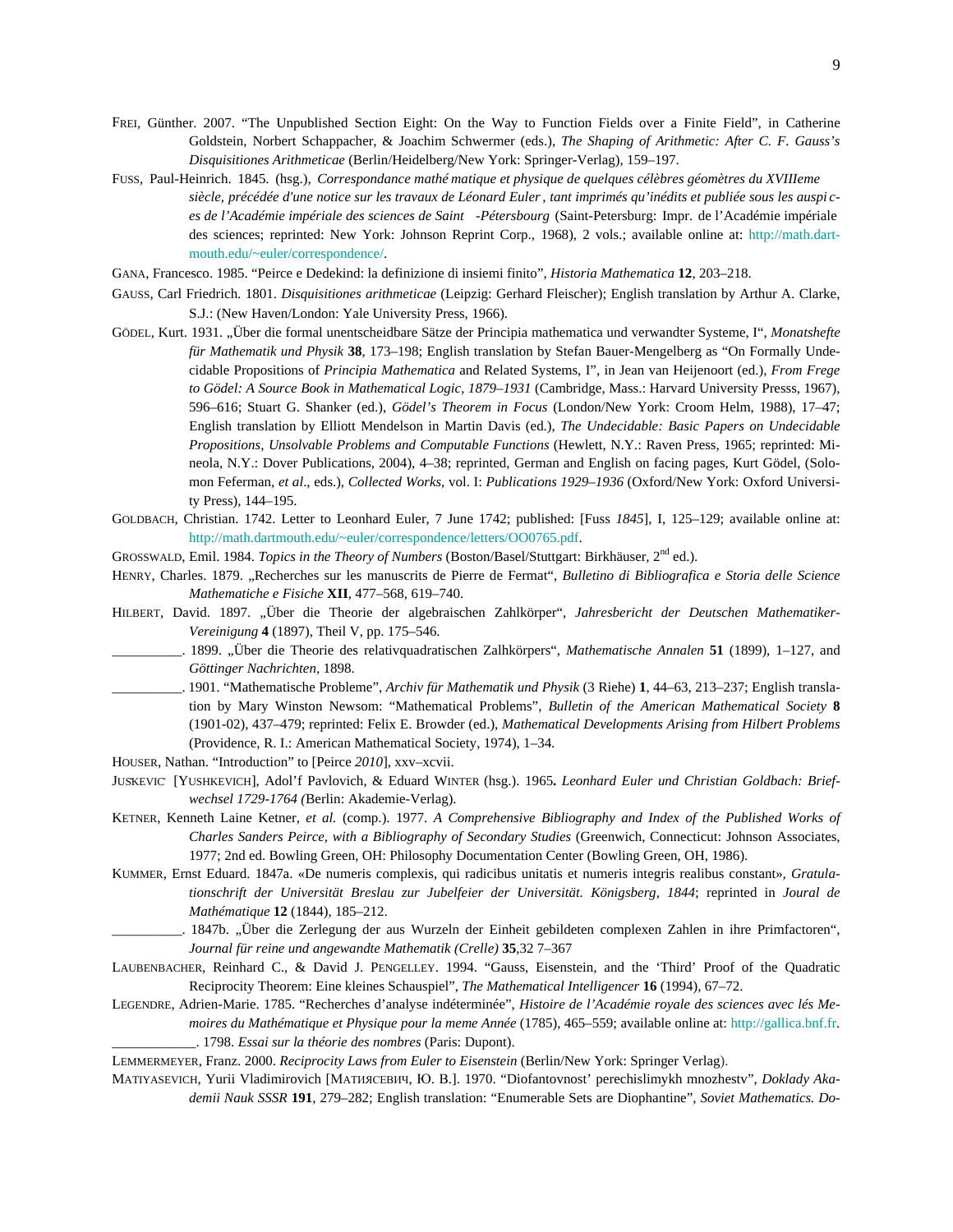*klady*. **11** (1970), 354–357.

- MATIYASEVICH, Yurii Vladimirovich. 1993a. *Desyataya problema Gil'berta* (Moscow: Nauka); English translation : [Matiyasevich *1993b*].
	- \_\_\_\_\_\_\_\_\_\_. 1993b. *Hilbert's Tenth Problem* (Cambridge, MA: MIT Press).
- NAGELL, Tryvge. 1951. *Introduction to Number Theory* (Stockholm: Almqvist & Wiksell; New York: J. Wiley; 2<sup>nd</sup> ed., New York: Chelsea Publishing Co., 1964).
- ORE, Øystein, 1988. *Number Theory and Its History* (New York: Dover Publishing Co.; original edition: New York: McGraw-Hill, 1948).
- PEANO, Giuseppe. 1889. *Arithmetices principia, nova methodo exposita* (Torino: Bocca).
- PEIRCE, Charles Sanders. 1880/81. "The Axioms of Number"; Robin Catalog MS#380; Winter 1880-1881; published: [Peirce *1989*], 222–224.
- \_\_\_\_\_\_\_\_\_\_. 1881a. "On the Logic of Number", *American Journal of Mathematics* **4**, 85–95; reprinted: [Peirce *1989*], 299–309.
- \_\_\_\_\_\_\_\_\_\_. 1881b. [On the Logic of Number], untitled; ms, MS# 393, summer 1881; marginalia to [Peirce *1881a*].
- \_\_\_\_\_\_\_\_\_\_. 1881c. "Continuous, simple quantity"; ms, MS# 393, summer 1881.
- \_\_\_\_\_\_\_\_\_\_. *ca*. 1881?. "Axioms of Number"; Robin Catalog, No. 40. A. MS., n.p., [*ca*.1881?], 4 pp.
- \_\_\_\_\_\_\_\_\_\_. 1886. "Fundamental Properties of Number"; Robin catalog MS#567, 5 January 1886; published: (Christian J. W. Kloesel, ed.). *Writings of Charles S. Peirce: A Chronological Edition*, vol. 5: *1884–1886* (Bloomington/Indianapolis: Indiana University Press, 1993), 283–284.
- \_\_\_\_\_\_\_\_\_\_. *ca*. 1887a. "Number"; ms., *ca*. 1887; published: [Peirce *2000*], 155.
- \_\_\_\_\_\_\_\_\_\_. *ca*. 1887b. "Logic of Number", ms., *ca*. 1887; published: [Peirce *2000*], 156–163.
- \_\_\_\_\_\_\_\_\_. *ca.* 1890. "Logical Studies of the Theory of Numbers", *ca*. 1890; published: [Peirce *2010*], 55–56.
- \_\_\_\_\_\_\_\_\_\_. 1889-1910a. "Law of Reciprocity of prime numbers", in [Whitney *1889*], vol. IV, 3376.
- \_\_\_\_\_\_\_\_\_\_. 1889-1910b. "Number", in [Whitney *1889*], vol. V, 4038.
- \_\_\_\_\_\_\_\_\_\_. 1889-1910c. "Quadratic reciprocity", in [Whitney *1889*], vol. VI, 4884.
- \_\_\_\_\_\_\_\_\_\_. 1905-6. "Analysis of some Demonstrations concerning definite Positive Integers"; Robin Catalog. No. 70. (N)A. MS., G-1905-6, pp. 1–20, with 50pp. of variants and notes.
- \_\_\_\_\_\_\_\_\_\_. n.d. "Numerical Equations"; Robin Catalog, No. 69. MS., n.p., n.d., 1 folded sheet (2 pp.).
- \_\_\_\_\_\_\_\_\_\_. 1989. (Christian J. W. Kloesel, ed.). *Writings of Charles S. Peirce: A Chronological Edition*, vol. 4: *1879–1884* (Bloomington/Indianapolis: Indiana University Press).
- \_\_\_\_\_\_\_\_\_\_. 2000. (Nathan Houser, ed.), *Writings of Charles S. Peirce: A Chronological Edition*, vol. 6: *1886–1890 1886* (Bloomington/Indianapolis: Indiana University Press).
- \_\_\_\_\_\_\_\_\_\_. 2010. (Nathan Houser, ed.), *Writings of Charles S. Peirce: A Chronological Edition*, vol. 8: *1890–1892* (Bloomington/Indianapolis: Indiana University Press).
- PIEPER, Herbert. 1997. "Über Legendres Versuch, das quadratische Reziprozitätsgesetz zu beweisen", Natur, Mathematik und *Geschichte. Acta Hist. Leopold. No.* **27**, 223–237.
- RIEMANN, Geoerg Friedrich Bernhard. 1859. "Über die Anzahl der Primzahlen unter einer gegebenen Grösse", *Monatsbericht der Königlich Preussische Akademie der Wissenschaften zu Berlin* (Nov. 1859), 671–680; reprinted: Hermann Weyl (ed.), *[Das Kontinuum und Andere Monographen](http://www.amazon.com/exec/obidos/ASIN/0828401349/ref=nosim/weisstein-20)* (New York: Chelsea, 1972); in English translation: Harold M. Edwards, *[Riemann's Zeta Function](http://www.amazon.com/exec/obidos/ASIN/0486417409/ref=nosim/weisstein-20)* (New York: Dover Publications, 2001), "Appendix", 299–305.
- SHAFAREVICH, Igor Rostislavovich [ШАФАРЕВИЧ, И. Р.]. 1950. "Obshchei zakon vzaimnosti", *Matematicheskii Sbornik* (N.S.) **26(68)**, 113–146.
- SHIELDS, Paul Bartram. 1981. *Charles S. Peirce on the Logic of Number* (Ph.D. thesis, Fordham University).
- \_\_\_\_\_\_\_\_\_\_. 1997. "Peirce's Axiomatization of Arithmetic", in Nathan Houser, Don D. Roberts, & James Van Evra (eds.), *Studies in the Logic of Charles Sanders Peirce*. Indianapolis/Bloomington: Indiana University Press, 1997), 43–52.
- TANNERY, Paul. 1883. "Sur la date des principales découvertes de Fermat", *Bulletin des Sciences Mathématiques et Astronomiques* (2) **VII**, 116–128.
- TAYLOR, Richard, & Andrew WILES. 1995. "Ring Theoretic Properties of Certain Hecke Algebras", *Annals of Mathematics* (2) **141**, 553–572.
- WEINTRAUB, Steven H. 2009. "On Legendre's Work on the Law of Quadratic Reciprocity"; preprint; electronic version available at[: http://www.lehigh.edu/~shw2/preprints/legendre.pdf.](http://www.lehigh.edu/~shw2/preprints/legendre.pdf)
- WHITNEY, William Dwight (ed.). 1889. *The Century Dictionary*: *An Encyclopedic Lexicon of the English Language* (New York: The Century Co.; revised ed., 1895).
- WILES, Andrew. 1995. "Modular Elliptic Curves and Fermat's Last Theorem", *Annals of Mathematics* (2) **141**, 443–551; [http://math.stanford.edu/~lekheng/flt/wiles.pdf.](http://math.stanford.edu/~lekheng/flt/wiles.pdf)